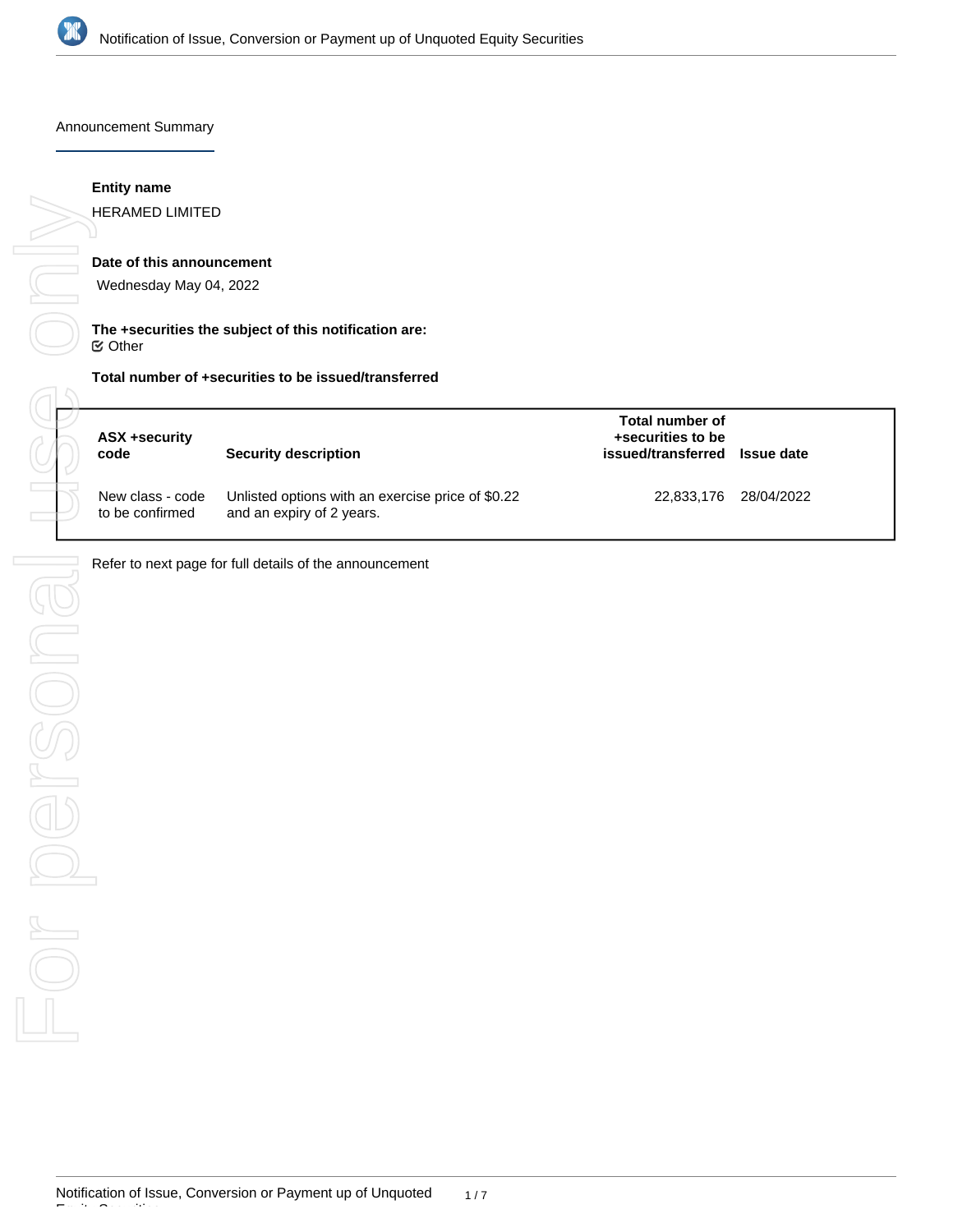

Part 1 - Entity and announcement details

# **1.1 Name of entity**

HERAMED LIMITED

We (the entity named above) give notice of the issue, conversion or payment up of the following unquoted +securities.

**1.2 Registered number type**

ABN

**Registration number**

65626295314

**1.3 ASX issuer code**

HMD

**1.4 The announcement is** New announcement

**1.5 Date of this announcement**

4/5/2022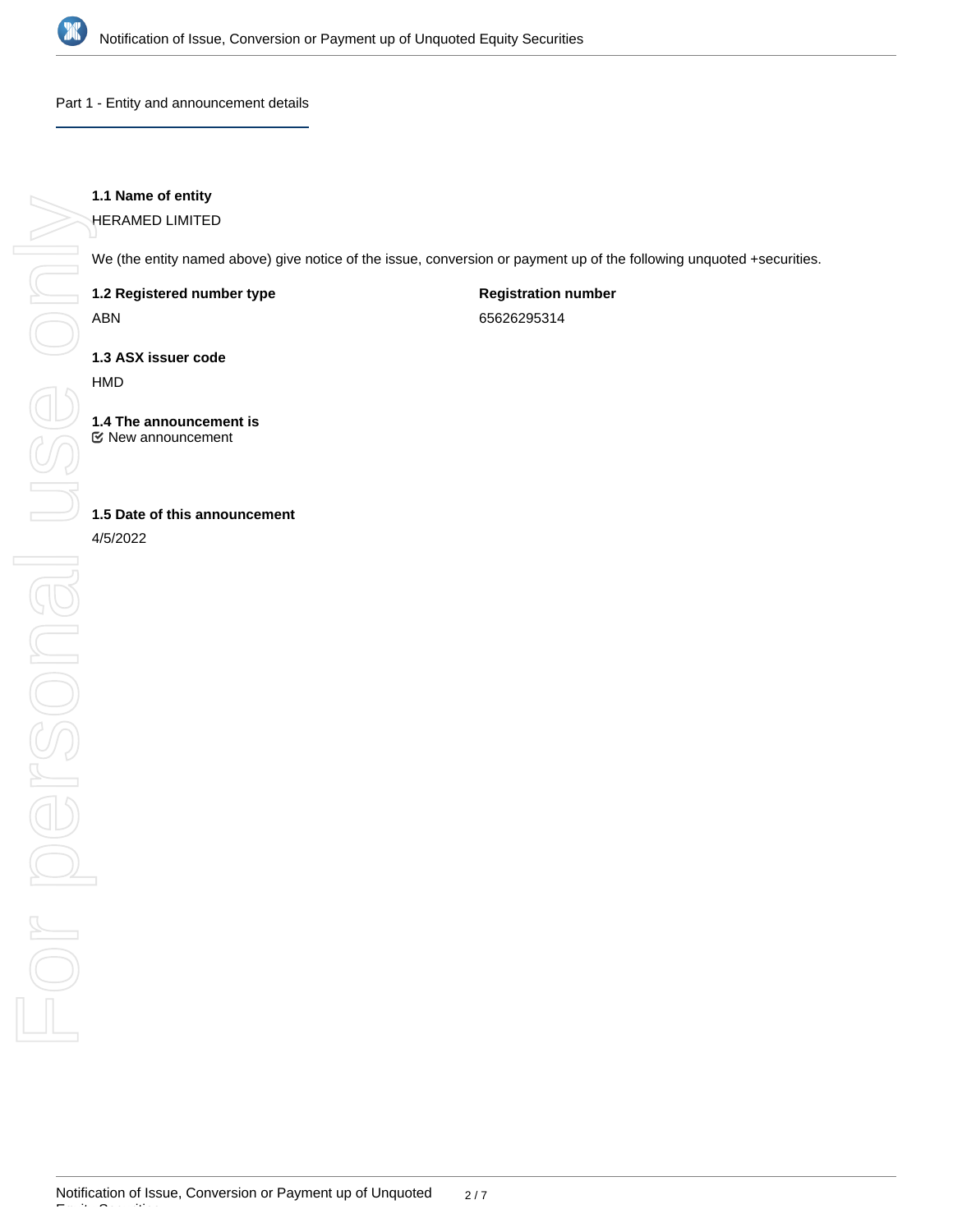

# Part 2 - Issue details

**2.1 The +securities the subject of this notification are:**

Other

## **Please specify**

Free unlisted options for notes. Total 22,833,176 options. Approved Shareholders 20/12/21.

# **2.2a This notification is given in relation to an issue of +securities in a class which is not quoted on ASX and which:**

does not have an existing ASX security code ("new class")

Equity Securities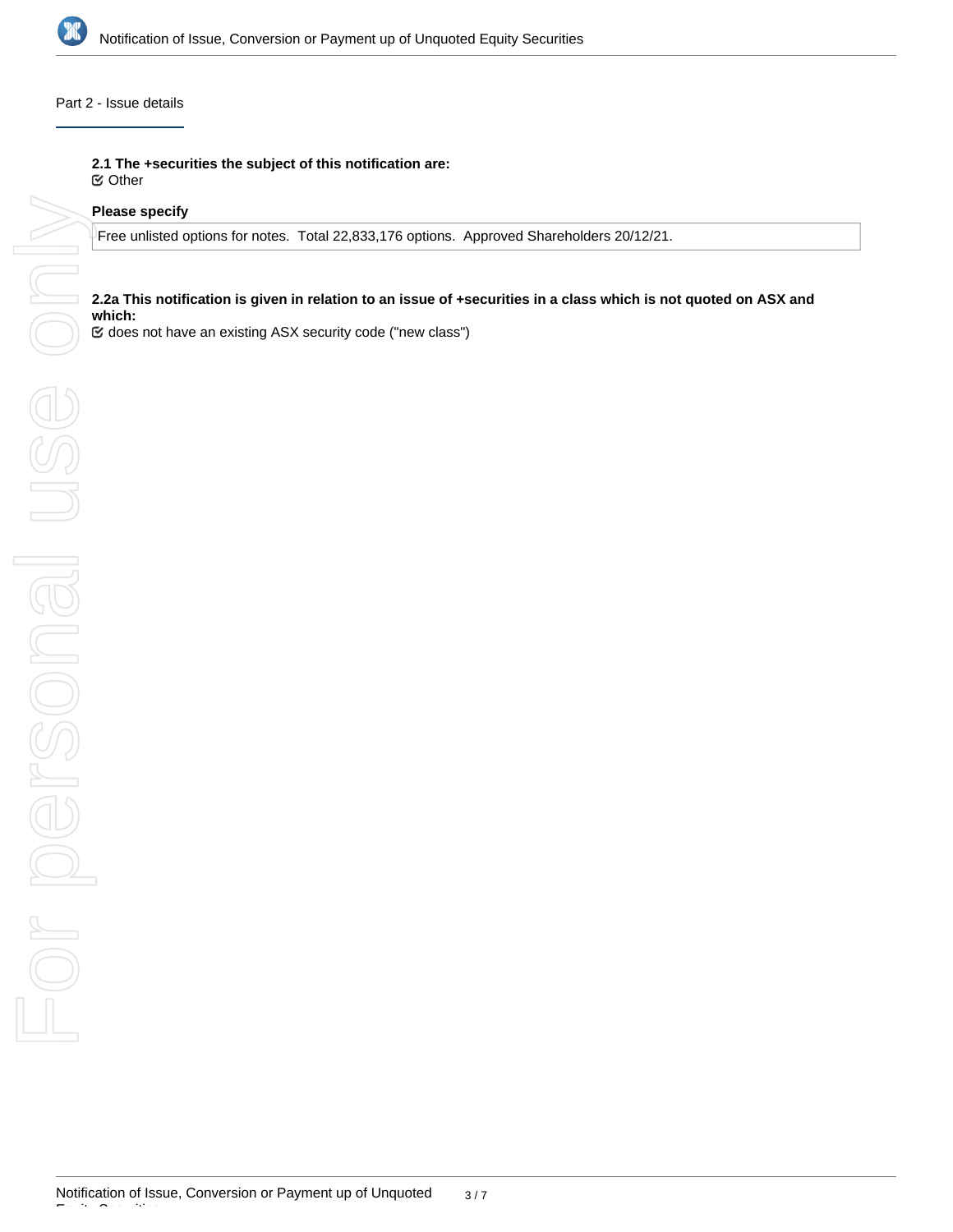

Part 3C - number and type of +securities the subject of this notification (new class) where issue has not previously been notified to ASX in an Appendix 3B

# **New +securities**

| ASX +security code               | +Security description                                    |
|----------------------------------|----------------------------------------------------------|
| New class - code to be confirmed | Unlisted options with an exercise price of \$0.22 and an |
|                                  | expiry of 2 years.                                       |
| +Security type                   | <b>ISIN code</b>                                         |

**Options** 

# **Date the +securities the subject of this notification were issued**

### 28/4/2022

**Will all the +securities issued in this class rank equally in all respects from their issue date?** Yes

**Have you received confirmation from ASX that the terms of the +securities are appropriate and equitable under listing rule 6.1?** Yes

**Please provide a URL link for a document lodged with ASX setting out the material terms of the +securities being issued.**

[https://cdn-api.markitdigital.com/apiman-gateway/ASX/asx-research/1.0/file/2924-02453921-6A1063438?access\\_token=8](https://cdn-api.markitdigital.com/apiman-gateway/ASX/asx-research/1.0/file/2924-02453921-6A1063438?access_token=83ff96335c2d45a094df02a206a39ff4) [3ff96335c2d45a094df02a206a39ff4](https://cdn-api.markitdigital.com/apiman-gateway/ASX/asx-research/1.0/file/2924-02453921-6A1063438?access_token=83ff96335c2d45a094df02a206a39ff4)

**+Security currency** AUD - Australian Dollar **Exercise price** AUD 0.22000000 **Expiry date** 28/4/2024

**Details of the existing class of +security that will be issued upon exercise or conversion of this new class of company option**

**Other** 

### **Description**

Fully paid ordinary share

**the market in an Appendix 3B**

## **Any other information the entity wishes to provide about the +securities the subject of this notification**

**Please provide any further information needed to understand the circumstances in which you are notifying the issue of these +securities to ASX, including why the issue of the +securities has not been previously announced to**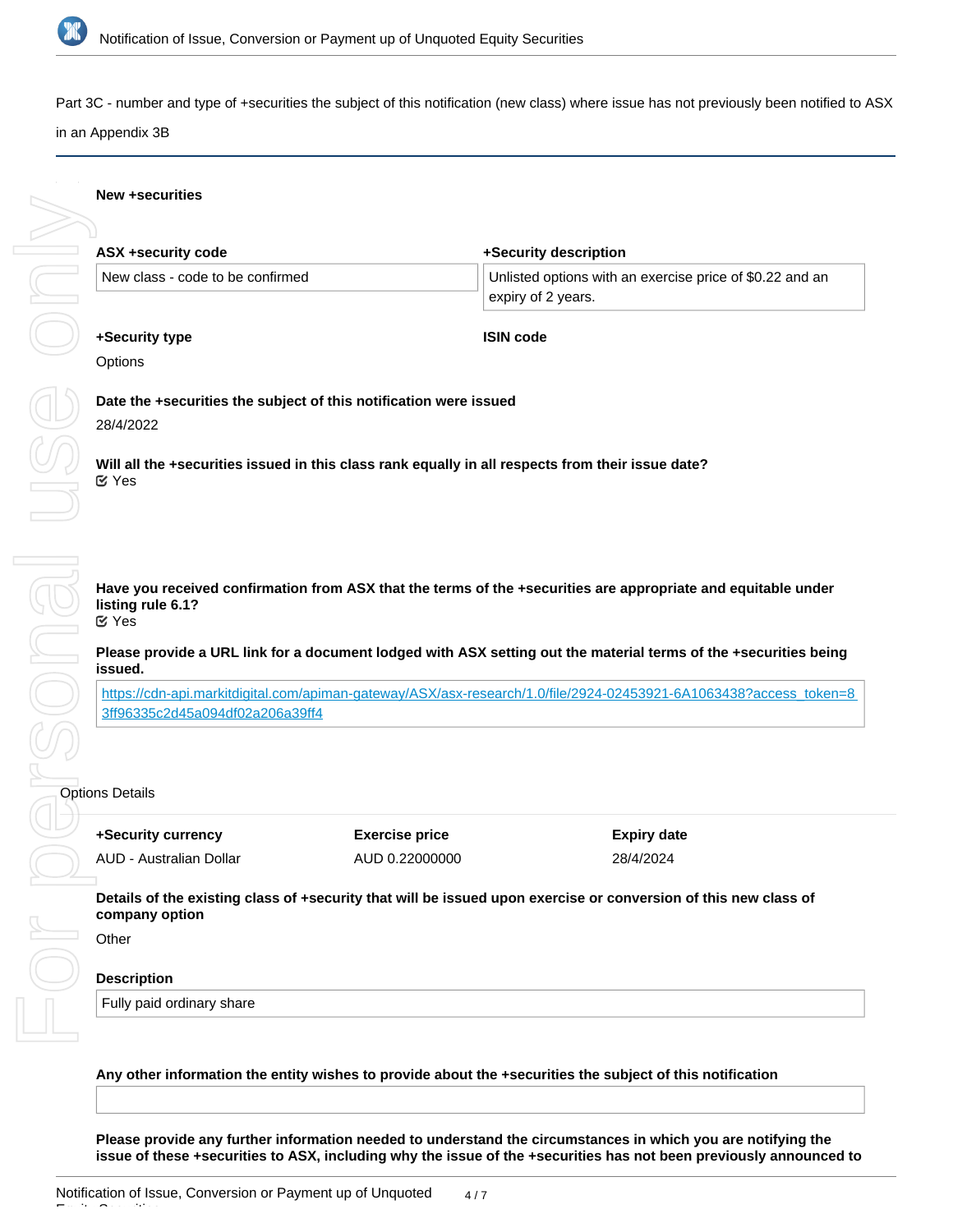

### **the market in an Appendix 3B**

N/A

## Issue details

**Number of +securities**

22,833,176

## **Were the +securities issued for a cash consideration?**

No

# **Please describe the consideration being provided for the +securities**

22,833,176 unlisted options issued pursuant to a free 1:1 2 year unlisted option at a 200% premium to the conversion price of convertible notes.

# **Purpose of the issue**

To raise additional working capital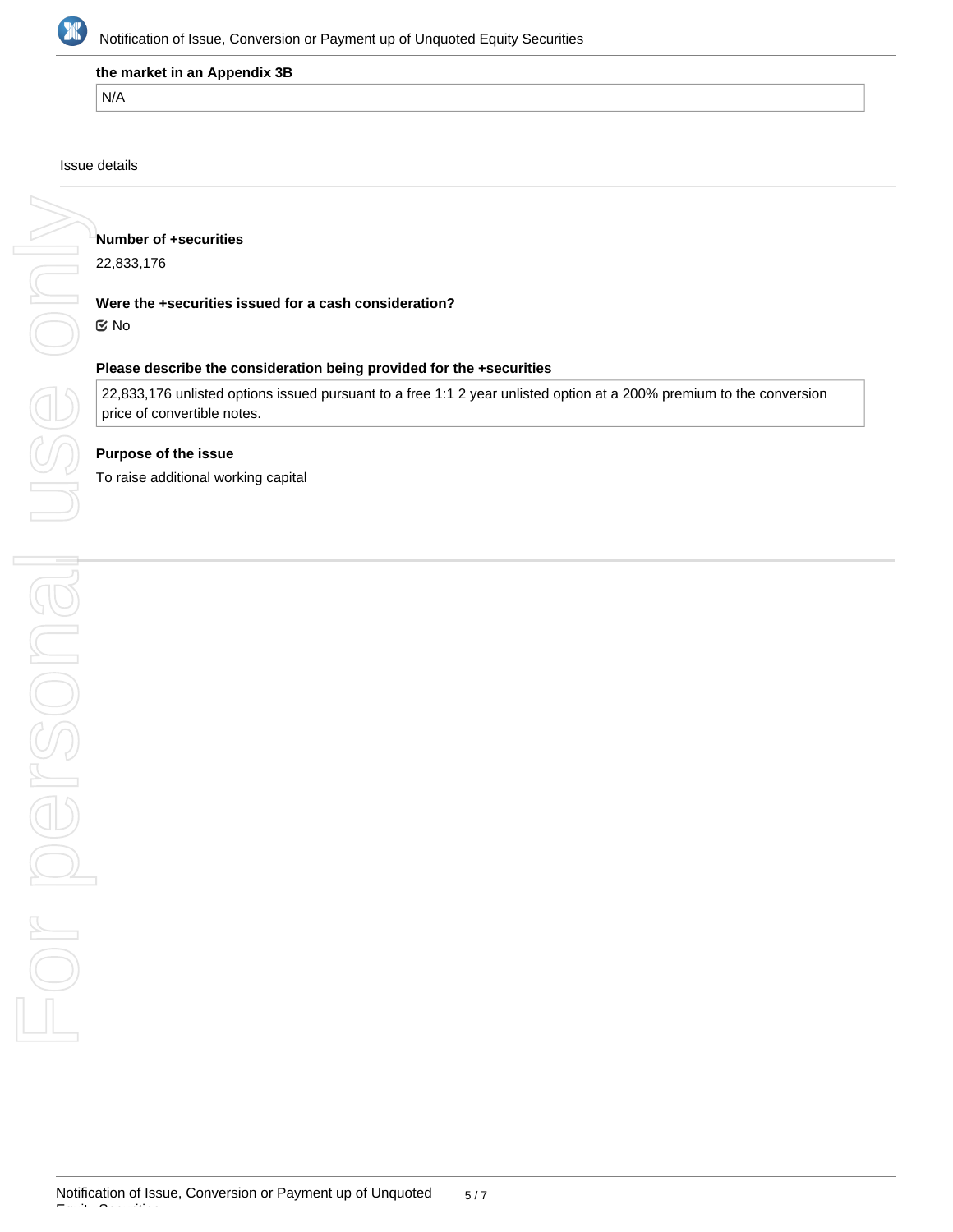

### Part 4 - +Securities on issue

**Following the issue, conversion or payment up of the +securities the subject of this application, the +securities of the entity will comprise: (A discrepancy in these figures compared to your own may be due to a matter of timing if there is more than one application for quotation/issuance currently with ASX for processing.) 4.1 Quoted +Securities (Total number of each +class of +securities quoted) ASX +security code and description Total number of +securities on issue**

| HMD: ORDINARY FULLY PAID | 211,887,818 |
|--------------------------|-------------|
|                          |             |

**4.2 Unquoted +Securities (Total number of each +class of +securities issued but not quoted on ASX)**

| ASX +security code and description                                                                                | Total number of<br>+securities on issue |
|-------------------------------------------------------------------------------------------------------------------|-----------------------------------------|
| HMDAO: OPTION EXPIRING 14-AUG-2022 EX 20C                                                                         | 3,672,419                               |
| HMDAL: OPTION EXPIRING 15-AUG-2024 EX USD 1C                                                                      | 574,000                                 |
| HMDAK: OPTION EXPIRING 15-AUG-2024 EX 16.5C                                                                       | 1,133,334                               |
| HMDAR: OPTION EXPIRING 15-JUN-2022 EX \$0.20                                                                      | 7,126,119                               |
| HMDAS: OPTION EXPIRING 02-JUN-2025 EX \$0.20                                                                      | 7,440,000                               |
| HMDAP: OPTION EXPIRING 21-JUL-2022 EX 15C                                                                         | 4,349,229                               |
| HMDAQ: OPTION EXPIRING 14-AUG-2022 EX 15C                                                                         | 5,500,000                               |
| New class - code to be confirmed : Unlisted options with an exercise price of \$0.22 and an<br>expiry of 2 years. | 22,833,176                              |

Equity Securities